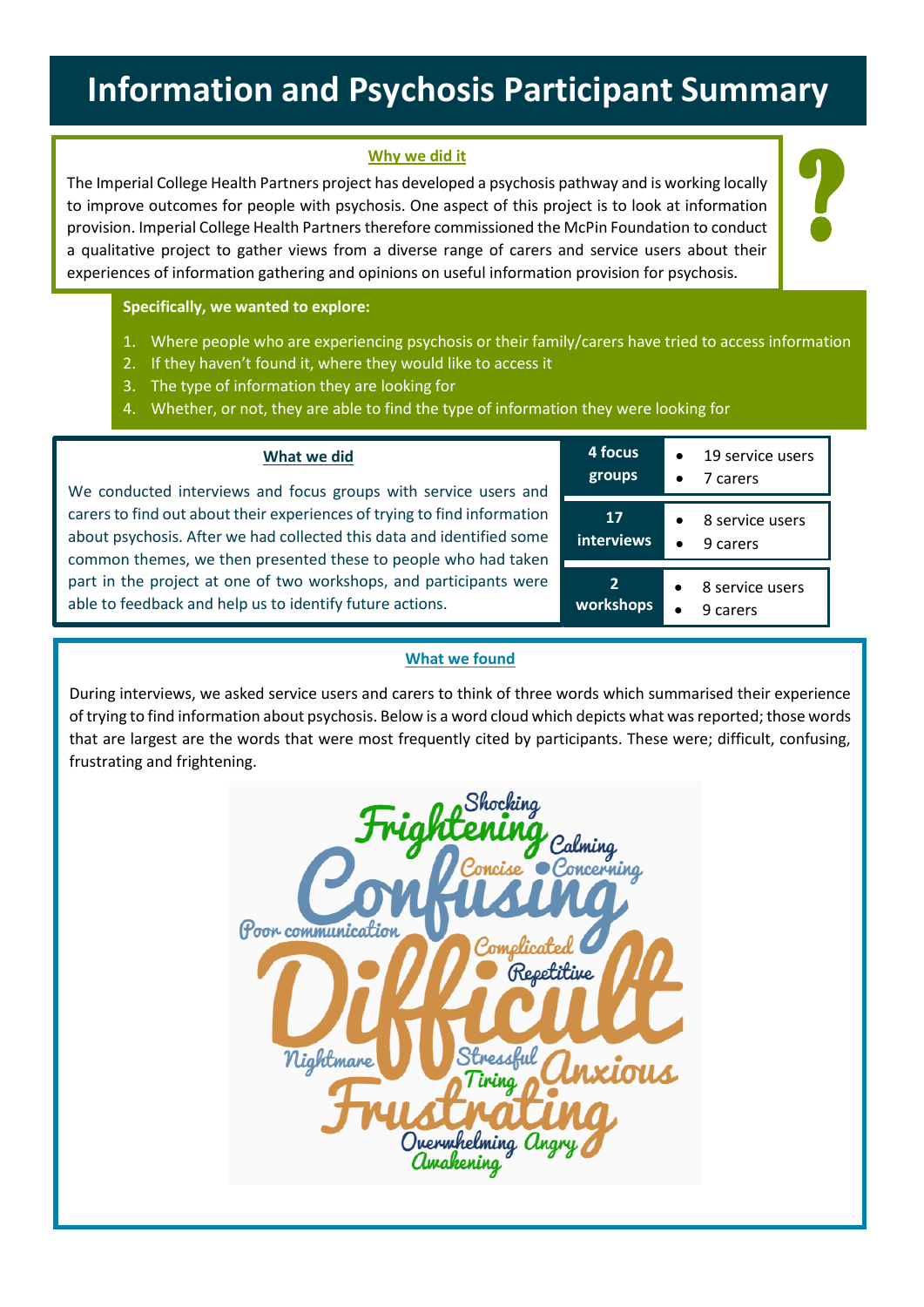#### **What we found**

Below are two separate information pathways. The first of these, is the journey to information that people described to us during data collection. The second is the journey to information that people *recommended* or felt would be better than what they had experienced, which was generally negative.

#### *People's experiences of trying to access information*

## **1. Before becoming unwell**

On the whole, people had no understanding of psychosis.

## **2. First experiences of psychosis**

People did not realise that they / their friend or family member was developing a mental illness.

#### **3. First contact for information**

- People approached their GP, but mainly with physical health complaints some GP's did not recognise their mental illness, others were able to signpost them to specialist services.
- People also contacted the police, religious figures, universities and helplines. Experiences were mixed.

#### **4. Engagement with mental health services**

 People didn't receive sufficient information about what the diagnosis meant, and the support or medication that they/their friend or family member were receiving, or about alternative options.

#### *Recommended information pathway*

#### **1. Before becoming unwell**

- WHAT: Outline of early signs of psychosis
- WHERE: In the media (e.g. television and adverts)

#### **2. First experiences of psychosis**

# **3. First contact with services (GP)**

- WHAT: Signposting, information delivered face to face about what psychosis is and leaflets for carers
- WHERE: GP surgery, from their GP or another mental health specialist

#### **4. First contact with mental health services**

- WHAT: Information delivered face to face about psychosis, written information about medication
- WHERE: From a CPN / care co-ordinator / keyworker / leaflets on wards

## **5. When living with psychosis**

- WHAT: Information from a lived experience perspective, impact on carers and what they should do to support friend / family member, information about impact on daily life
- WHERE: Carers or service user drop-in or support groups, online (Trust recommended websites)

#### **Overall, the information that service users and carers wanted was quite similar:**

| <b>Service users</b>                                    | <b>Carers</b>                                     |
|---------------------------------------------------------|---------------------------------------------------|
| Symptoms of psychosis                                   | Early symptoms of psychosis                       |
| Who to contact for further help plus contact details to | Who to contact for further help                   |
| give to carers                                          |                                                   |
| A detailed explanation of psychosis                     | A detailed explanation of psychosis               |
| Other service users experiences                         | Other carers experiences                          |
| Living with psychosis - how to get a job, basic rights  | Living with psychosis $-$ how to interact, how to |
| (benefits), how to get a house                          | manage violence and aggressions, impact on family |
| Medication (including side effects and alternatives)    | Causes of psychosis                               |